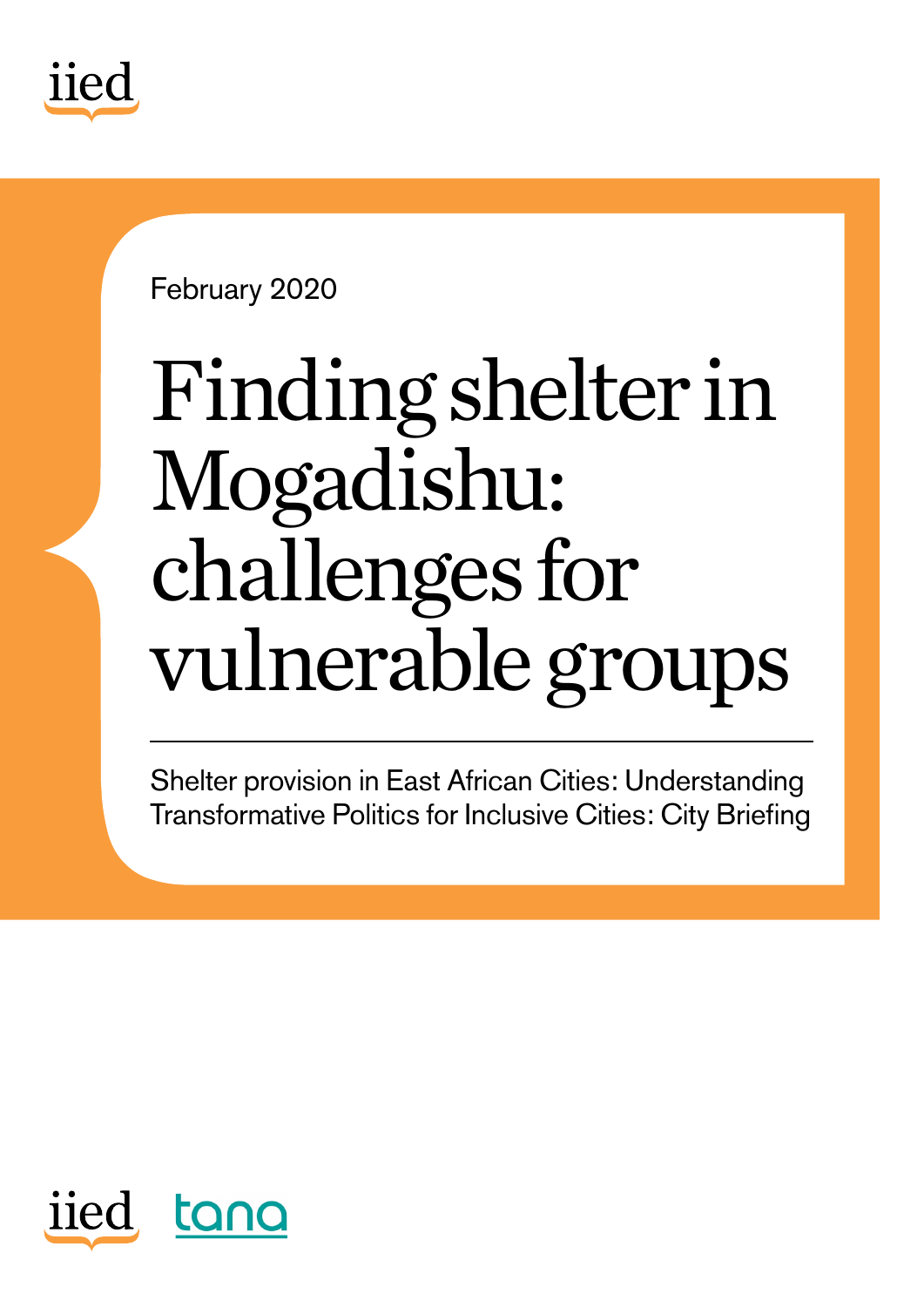#### Author information

This briefing was written by: Erik Bryld, Managing Director, Tana Copenhagen; Charlotte Bonnet, Consultant, Tana Copenhagen; Christine Kamau, Associate Consultant, Tana Copenhagen

#### About the project

This research project is a comparative analysis of systems of shelter provision in three East African cities: Nairobi, Hawassa and Mogadishu. It is funded by UKAid's East Africa Research Fund and is identifying policy-relevant, locally-driven solutions to improve shelter for low-income women, men and vulnerable groups. The programme is led by IIED in partnership with SDDirect, Tana, SDI-Kenya and Econvalue. More information can be found here: [https://www.iied.org/shelter-provision](https://www.iied.org/shelter-provision-east-african-cities-understanding-transformative-politics-for-inclusive-cities)[east-african-cities-understanding-transformative-politics-for](https://www.iied.org/shelter-provision-east-african-cities-understanding-transformative-politics-for-inclusive-cities)[inclusive-cities](https://www.iied.org/shelter-provision-east-african-cities-understanding-transformative-politics-for-inclusive-cities) or contact:

Lucy Earle, [lucy.earle@iied.org](mailto:lucy.earle%40iied.org?subject=)

IIED is a policy and action research organisation. We promote sustainable development to improve livelihoods and protect the environments on which these livelihoods are built. We specialise in linking local priorities to global challenges. IIED is based in London and works in Africa, Asia, Latin America, the Middle East and the Pacific, with some of the world's most vulnerable people. We work with them to strengthen their voice in the decision-making arenas that affect them — from village councils to international conventions.

Tana Copenhagen is a development consulting firm based in Copenhagen with offices in Nairobi. We specialise in governance, peace and stabilisation, and private sector development. Our geographical focus is on Africa, the Middle East and Asia.

Published by IIED, February 2020

<http://pubs.iied.org/10883IIED>

International Institute for Environment and Development 80-86 Gray's Inn Road, London WC1X 8NH, UK Tel: +44 (0)20 3463 7399 Fax: +44 (0)20 3514 9055 email: [info@iied.org](mailto:info%40iied.org?subject=) [www.iied.org](http://www.iied.org)

 $\blacksquare$  [@iied](https://twitter.com/iied) **El** www.facebook.com/theIIFD

Download more publications at [www.iied.org/pubs](http://www.iied.org/pubs)

IIED is a charity registered in England, Charity No.800066 and in Scotland, OSCR Reg No.SC039864 and a company limited by guarantee registered in England No.2188452.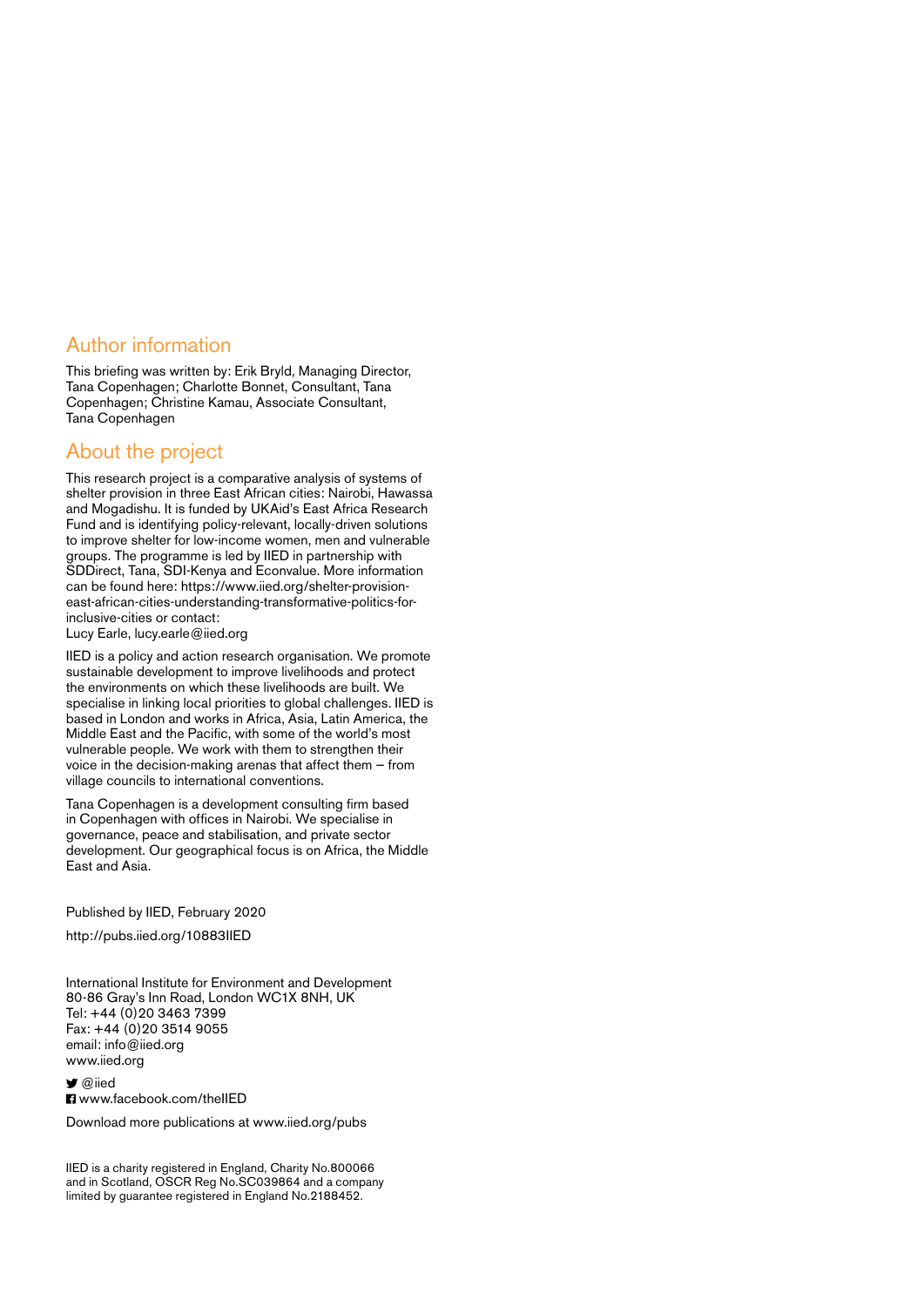

# **Contents**

| <b>Key Findings</b>                                                             | $\mathbf{2}$ |
|---------------------------------------------------------------------------------|--------------|
| <b>Summary</b>                                                                  | $\mathbf{2}$ |
| <b>Introduction</b>                                                             | $\mathbf{3}$ |
| Vulnerability and access to housing                                             | 3            |
| <b>Critical Issues</b>                                                          | 4            |
| Navigating informal systems to access shelter and services                      | 4            |
| Formal systems do not address the needs of vulnerable groups                    | 5            |
| Additional challenges facing vulnerable groups: the need for inclusive services | 6            |
| <b>Conclusion</b>                                                               | 6            |
| Moving beyond reliance on personal networks and community charity               | 6            |
| <b>References</b>                                                               |              |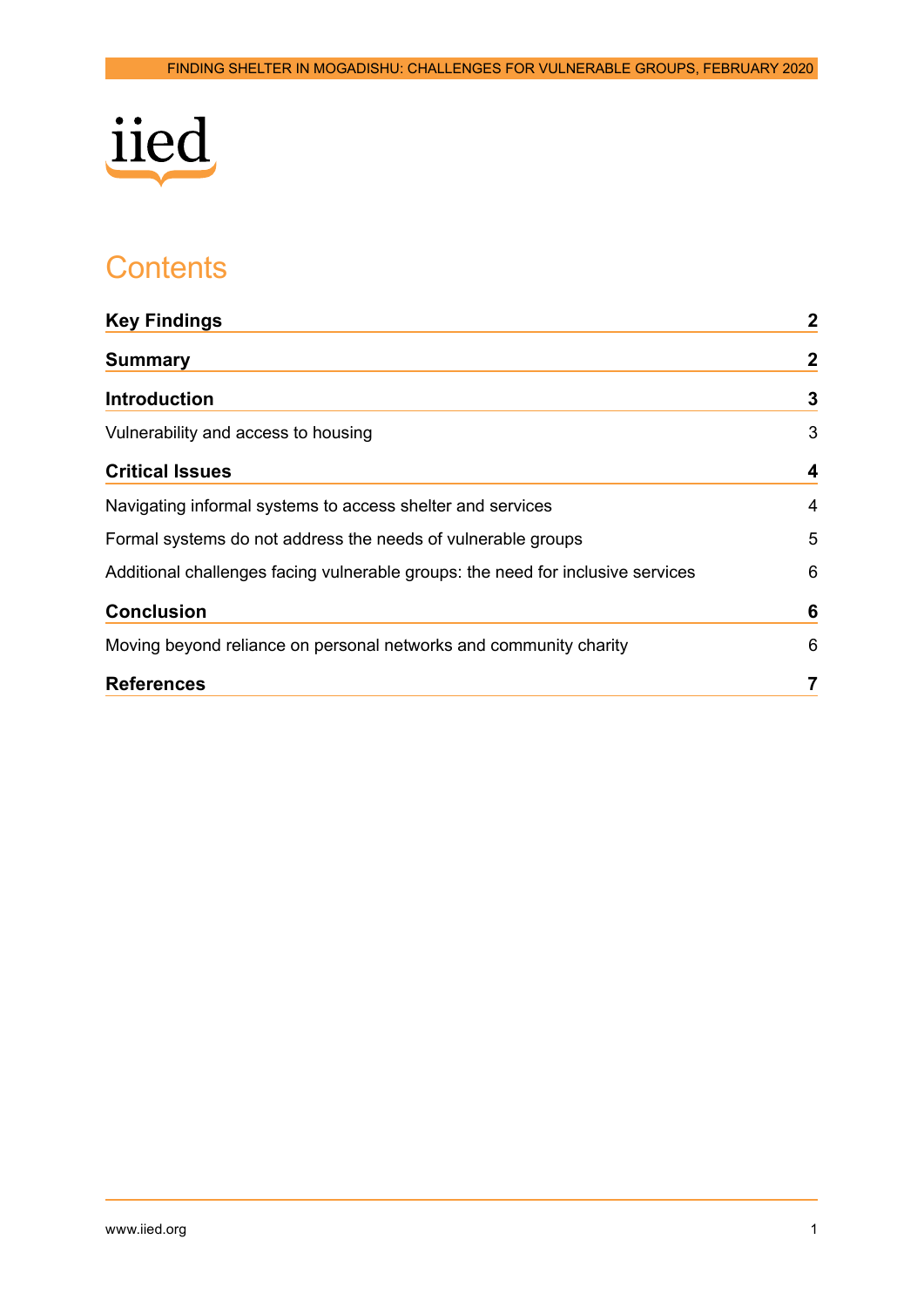## <span id="page-3-0"></span>Key Findings

- The Federal Government of Somalia (FGS) must ensure the constitutional review process addresses the issues faced by vulnerable groups such as female-headed households, people living with disabilities, and young single men in accessing safe housing and services.
- The Benadir Regional Administration (BRA) needs to involve these groups and respond to their particular needs in their roadmap for durable solutions for Mogadishu's informal settlements. This could include initiatives for safe shelter particularly tailored for women, youth, people living with disabilities, and young single men.
- The BRA's settlement management guidelines (currently under development) should respond to the vulnerabilities of these groups living in the settlements, with a special focus on safety. This may include developing accountable complaints mechanisms that provide safe spaces where people can report incidents and access justice and protection.
- The international community, including NGOs, the UN, and donors must increase their focus on the situation of youth- and female-headed households, young single men, and people living with disabilities in informal settlements. This means funding and developing targeted initiatives that take into account the specific challenges faced by these groups.

## **Summary**

Access to land and shelter in Mogadishu is governed by a complex system of formal and informal mechanisms that essentially prevent particularly vulnerable groups from accessing decent housing. Alongside single, widowed, divorced women, female-headed households and people living with disabilities (PLWD), young single men often have no choice but to find housing in the city's informal settlements. Here, access to shelter is largely dependent on personal connections, especially for these groups, who are often poor. However, while women and PLWD can rely on charity and community mobilisation, young single men rarely have the right connections and when they do find shelter often remain isolated. In addition to challenges in finding shelter, all three groups face discrimination accessing services, notably basic sanitation.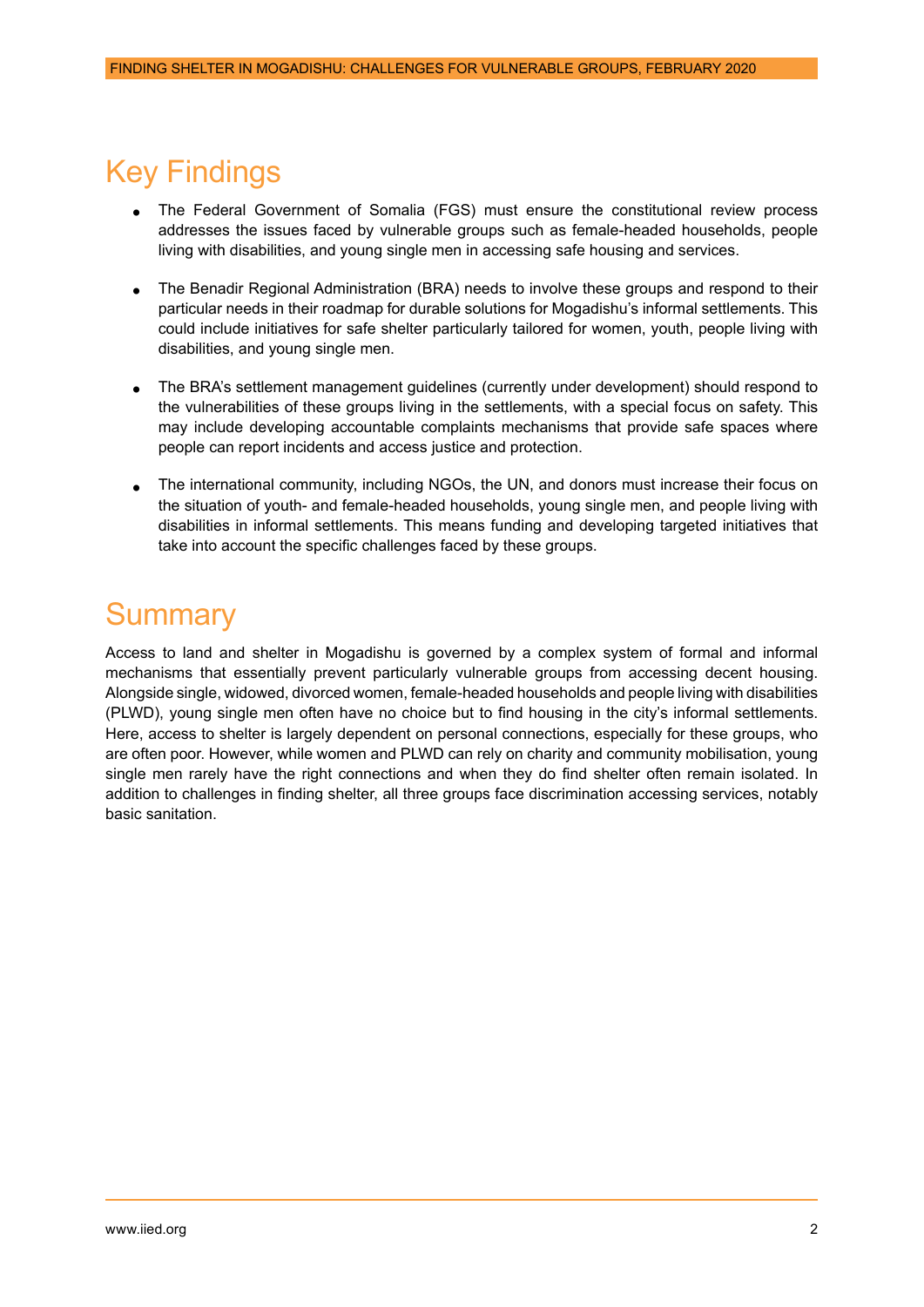## <span id="page-4-0"></span>**Introduction**

### Vulnerability and access to housing

This research report outlines how three groups of particularly vulnerable people who receive no external support navigate the challenges they face finding shelter and living in Mogadishu's informal settlements. It contributes to ongoing discussions on how to make durable solutions *inclusive* for all informal settlement residents in Mogadishu and is of relevance to local decision-makers, humanitarian organisations and donors.

When seeking shelter in Mogadishu, the biggest discriminating factor is wealth. Anyone who cannot afford property or rent can be considered vulnerable, because they have limited options and most likely have to find shelter in the city's informal settlements or poorer neighbourhoods. IDPs make up the majority of informal settlement residents, but the city's poor also reside in these areas for a variety of reasons: affordability of shelter, access to services, and security. Within these two groups, there are cross-sectional categories of vulnerable people: female- and youth-headed households, persons living with disabilities (PWLD), and a further, and perhaps surprising, category: young single men. Somalia's patriarchal society limits women's rights and opportunities to access decent housing. However, young men often carry the stigma of causing trouble or being likely to join the ranks of al-Shabaab, and so may be denied access to shelter. Meanwhile, people living with disabilities find that the poor infrastructure in the settlements does not cater to their special needs. During in-depth interviews with vulnerable persons from these categories across three informal settlements in Mogadishu, different ways of accessing housing emerged:

- **Single/widowed/divorced women and female-headed households** mentioned receiving assistance with building materials from humanitarian agencies, building the shelter themselves with relatives, being given temporary shelter by a charitable neighbour, a relative or by the settlement manager
- **Young men and youth-headed households** mentioned receiving assistance with building materials from humanitarian agencies and squatting in government buildings
- **People living with disabilities** mentioned living on public land and in IDP settlements, and receiving help from relatives or community members to build their shelter

While all these categories of vulnerable people are dependent on external support, whether from relatives/ community or humanitarian organisations, young single men seem to be the most isolated from the personal networks that can help to secure housing.

PLWD make up a group of residents that is especially disadvantaged in all areas of social and economic life in the city. In all housing categories assessed, consideration for the needs of people with physical disabilities is almost non-existent. Girls and women with a disability are additionally challenged due to the patriarchal nature of the Somali society. Although some agencies offering support to IDPs do consider disability, because women and girls are particularly marginalised within the settlements, they may not be able to access the support offered. Some IDPs with disabilities have banded together in one settlement for security and mutual support.<sup>1</sup>

<sup>1</sup> Special Group IDP Settlement. *Informal Settlement Manager Training Report*. Tana Copenhagen, May 2016.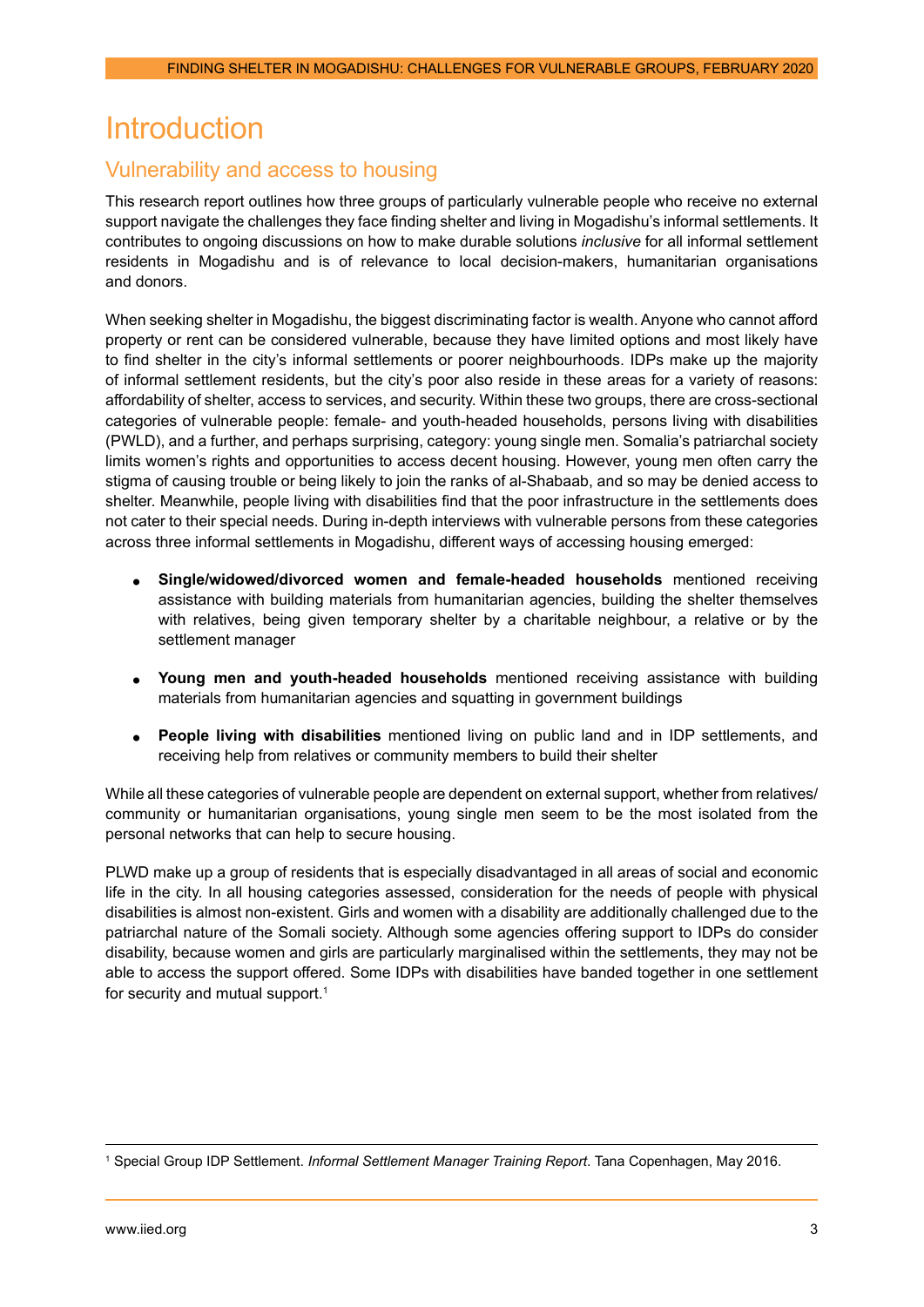# <span id="page-5-0"></span>Critical Issues

## Navigating informal systems to access shelter and services

Somali society is governed by a combination of customary law (Xeer) and religious law (Shari'a). Both are very powerful institutions but intervene at different levels and in some instances contradict each other. As a consequence, women are significantly discriminated against in terms of access to shelter and services. Shari'a stipulates inheritance rights for women, while Xeer often circumvents these rights and gives greater credence to men's inheritance claims. The law of the land is anchored in Shari'a, but issues of integrity and a poor grasp of the law also disadvantage women caught up in inheritance disputes.<sup>2</sup> Xeer does not only put women at a disadvantage: it favours majority clans, making it difficult for minority clans and certain ethnic groups (e.g. Bantu and people of Arab origin) to assert their rights.

Patriarchal values have wider implications for women, as they create a system of inequality in many aspects of society that limits women's access to shelter. Women are very dependent on men to acquire property, rent housing, or even find temporary shelter – as several women stated during semi-structured field interviews, *"Women can't fight as aggressively for their right to land as men can"*. They have significantly fewer economic opportunities that would enable them to afford housing by themselves; they also have fewer of the personal connections necessary to acquire housing than men.

Women in Hodan district (see map below) said that when trying to find housing, they first assess the security situation in a given camp, because "*being a single woman means you are in danger and it is not*  easy for you to settle in a place if you are not sure to what extent you can rely on its security." They must then use their local connections to contact the settlement elders and Informal Settlement Manager (ISM).

When seeking shelter in the settlements, young men have to present a guarantor before being allowed to move in. Finding a guarantor can often prove difficult, as the guarantor is responsible for them in case an incident occurs. It is especially difficult to be accepted into a camp or settlement for IDPs with no local family or clan ties. A group of young men from Kaxda district reported that they experience discrimination from the Informal Settlement Managers $^3$  (ISMs), who often don't consider them as "vulnerable" and even sometimes require them to front some money before they are allowed into the settlement. When they do find somebody to vouch for them and are permitted to settle, they will often be relegated to disadvantaged areas on the outskirts of the settlement. The settlement residents see young men as a security threat, especially as the houses are made of plastic and they fear that these youths can easily commit burglaries. Another perception is that young men abuse drugs, which further reduces their chance of finding shelter.

Furthermore, young men are excluded from the settlement community's social and political gatherings as they tend to be away at work or are not believed to have an interest in such gatherings. Nor are they represented in camp committees, which prevents them from bringing their challenges to the settlement leadership and increases their sense of isolation.

A common challenge that both women and young men face points to a key element of Somali society: rumours and reputation. Young men suffer from a negative stereotype based on experiences and stories

<sup>2</sup> C. Kamau, C. Bonnet, M. Mohamoud and E. Bryld, *"Accessing land and shelter in Mogadishu: A city governed by an uneven mix of formal and informal practices*", IIED and Tana, January 2019

<sup>3</sup> ISMs have de facto control over Mogadishu's informal settlements, and have done for a number of years. They operate in a vacuum as the government is not present in the settlements and does not take charge of management or service provision. ISMs can be self-appointed or nominated by their community.Often, they have powerful connections to the landlords that own the land on which the settlements are located, or they are an IDP/poor local resident who, through a long-standing presence in a given settlement, has won the trust and credibility of the community. The ISMs maintain their position by providing basic services such as access to land/shelter and security to new settlement residents. They are controversial figures in the government's eyes, as some have a reputation for being exploitative towards settlement residents.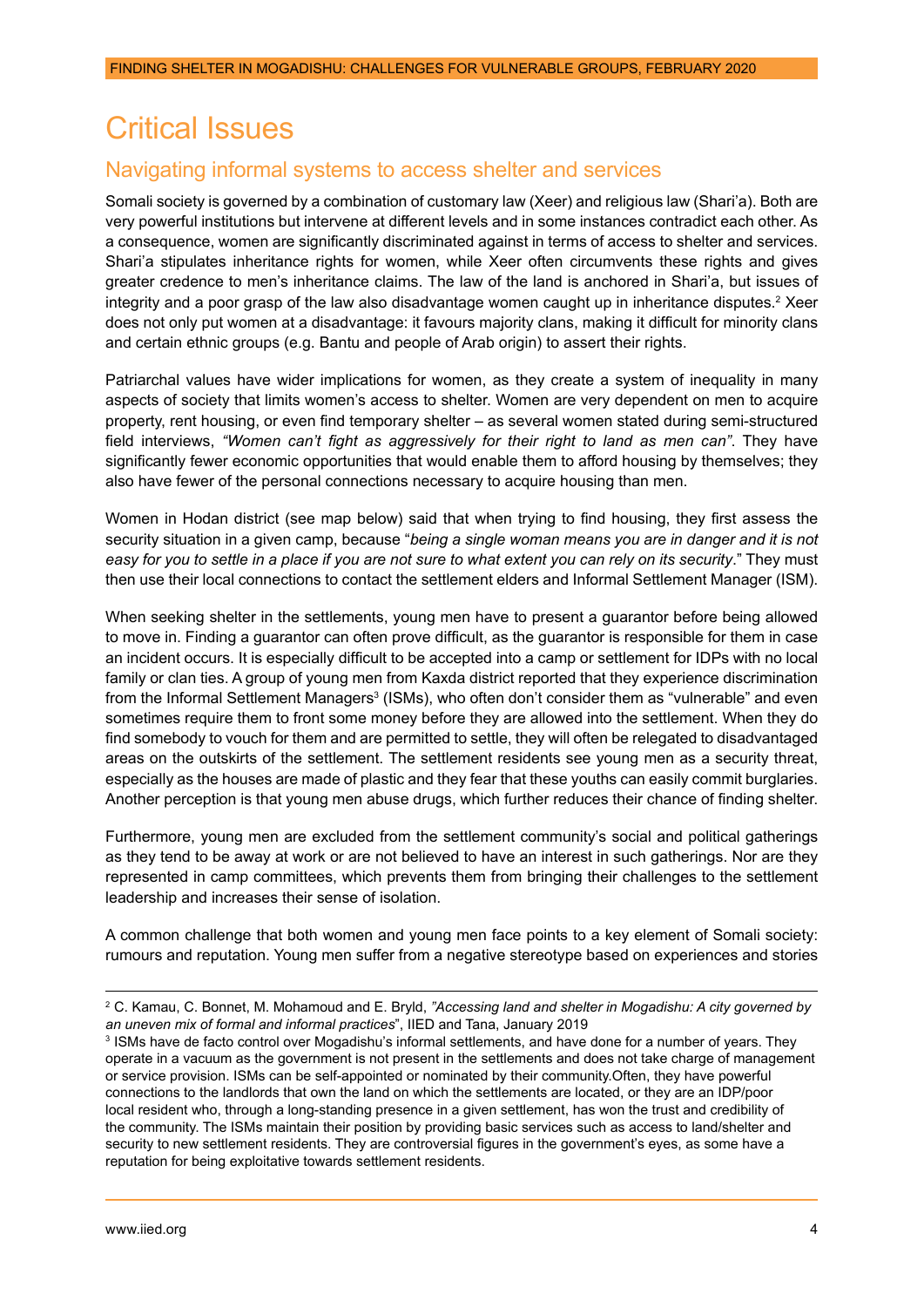<span id="page-6-0"></span>told within settlement communities that then give them a bad reputation. Women likewise stated, "*Rumours and accusations against single women are common and widely held within IDP settlements. If settlers in the camp see a single woman having a friendly conversation with a man, they believe that she is having an intimate relation with him and they spread false allegations about her"*. This can significantly threaten her place in the community and the settlement.



#### Figure 1. Map of Mogadishu's districts

Source: UNHCR with Tana additions ([http://bit.ly/2W3cx8t\)](http://bit.ly/2W3cx8t)

#### Formal systems do not address the needs of vulnerable groups

Formal government institutions are largely absent from the process of accessing housing in the informal settlements. Almost all the informal settlement residents interviewed reported that they never see or interact with local authorities, and the general sentiment is that formal government is unable to and/or uninterested in providing solutions for the IDPs and urban poor.

For women especially, the biggest issue with the absence of formal institutions in the settlements is security: those living in settlements far away from police presence feel very unsafe at night. This is another example of how community or informal institutions step in to fill the vacuum of formal authorities: some settlements organise their own surveillance patrols at night, and women arrange to go out in groups when they have to relieve themselves at night. Yet, people in situations of intersectional vulnerability – e.g. a disabled single woman from a minority clan who is also an IDP - may be left out of these initiatives as they have not been welcomed into the settlement by their neighbours.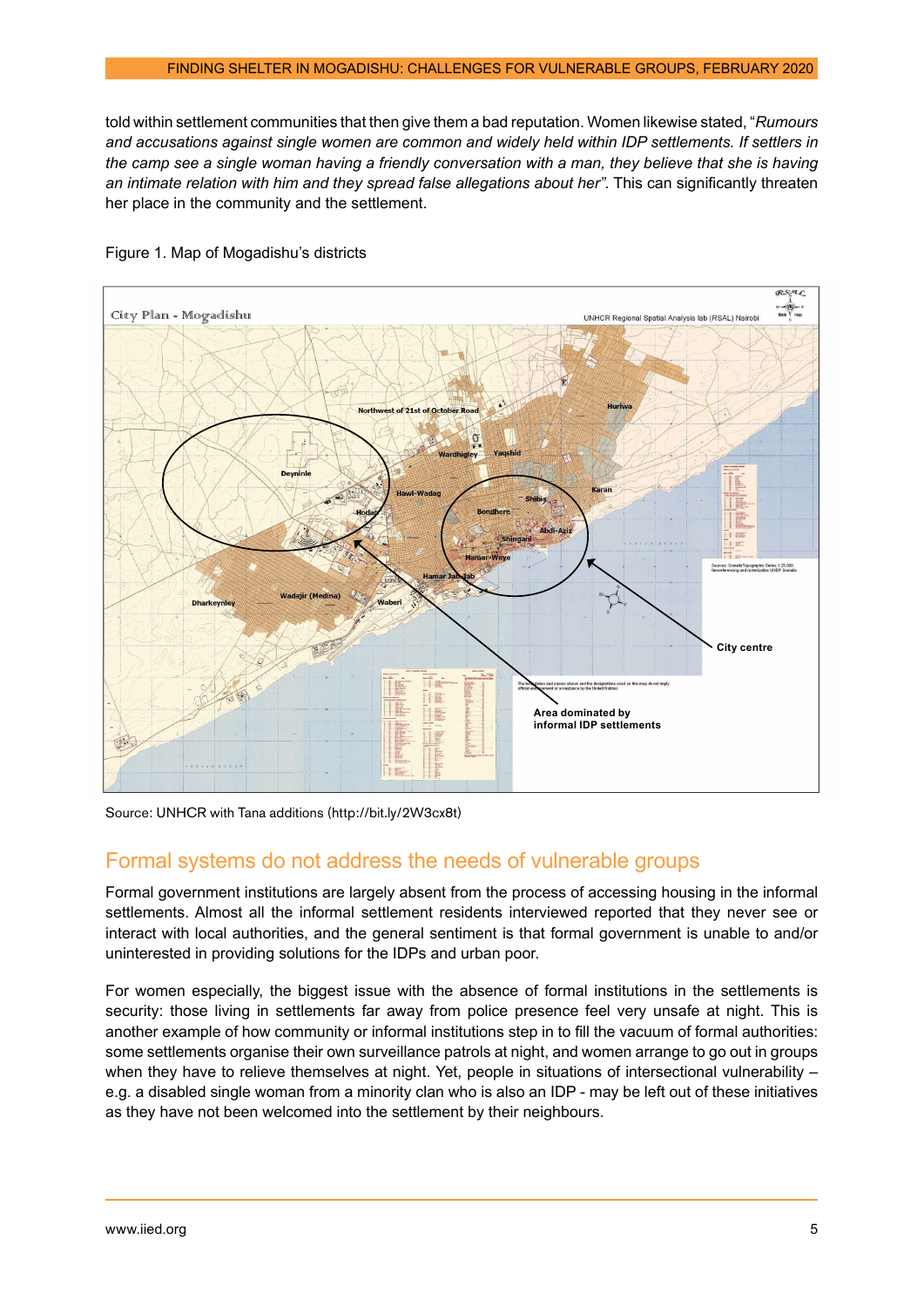<span id="page-7-0"></span>It should be noted that there is a great variation in women's sense of security in the different settlements. There are a few examples where the settlement community cooperates with local police, who are in contact with the ISM and camp committee to improve security, and this helps women feel more secure. However, in the majority of cases when women report feeling relatively safe, it is thanks to self-organising.

#### Additional challenges facing vulnerable groups: the need for inclusive services

For vulnerable people, one area that needs urgent attention is related to services, specifically access to latrines. Nearly all women speak about the danger they face when using the few and overcrowded latrines, and most of the people interviewed acknowledge that latrines are inaccessible and/or completely inadequate for PLWD to use. During a social mapping exercise in which a group of women were asked to draw their settlement on a piece of paper, they explained that if a female-headed household has a latrine in their compound<sup>4</sup>, the head of the household will let neighbouring families use it, giving privileged access to other women. Carrying out the same exercise with young single men showed that this in turn discriminates them, as they are often living on the outskirts of a settlement, far away from a public latrine and without one on their plot. They will therefore be denied entry to privately-owned latrines, whether female- or male-owned, because they are often suspected of attacking women.

People living with disability in the informal settlements have *"no options"*, and their numbers are increasing due to terrorist attacks in the city. With one exception, none of the interviewed described receiving support from NGOs or local government and rely entirely on their relatives. When the family is too poor to provide assistance, the community leaders and members sometimes step in. However, one man said that the ISMs may favour having disabled persons in the community:

*"It is not harder for the disabled to get somewhere to live because managers of the camps in the neighbourhood prefer giving plots to disabled people as they believe that humanitarian agencies will assist IDP camps if disabled people are residing in it."*

## Conclusion

#### Moving beyond reliance on personal networks and community charity

The systems governing access to shelter in Mogadishu are unpredictable. Having a broad personal network with connections to powerful groups is the best route to secure housing for the urban poor. For vulnerable populations living in informal settlements, this is even more crucial, as social capital is often the only kind they have. However, women, young men, and PLWD are often in a position where they do not have access to a strong network to the same extent as adult married men. In these situations, the community can step in and provide support or charity to people in need. Female-headed households with young children and disabled persons are more likely to receive this kind of help from the settlement leadership or the community than young single men. The latter are not usually considered "vulnerable" by the community, NGOs, or government. Women form support systems among each other for. childcare and protection, since virtually no assistance is available. However, women and single men are also more exposed to prejudice and slandering by the community, which can put their access to housing at risk.

<sup>4</sup> In the informal settlements, a "compound" refers to a small plot on which there is one or several small huts or "rooms", usually behind a fence made of sticks and plastic.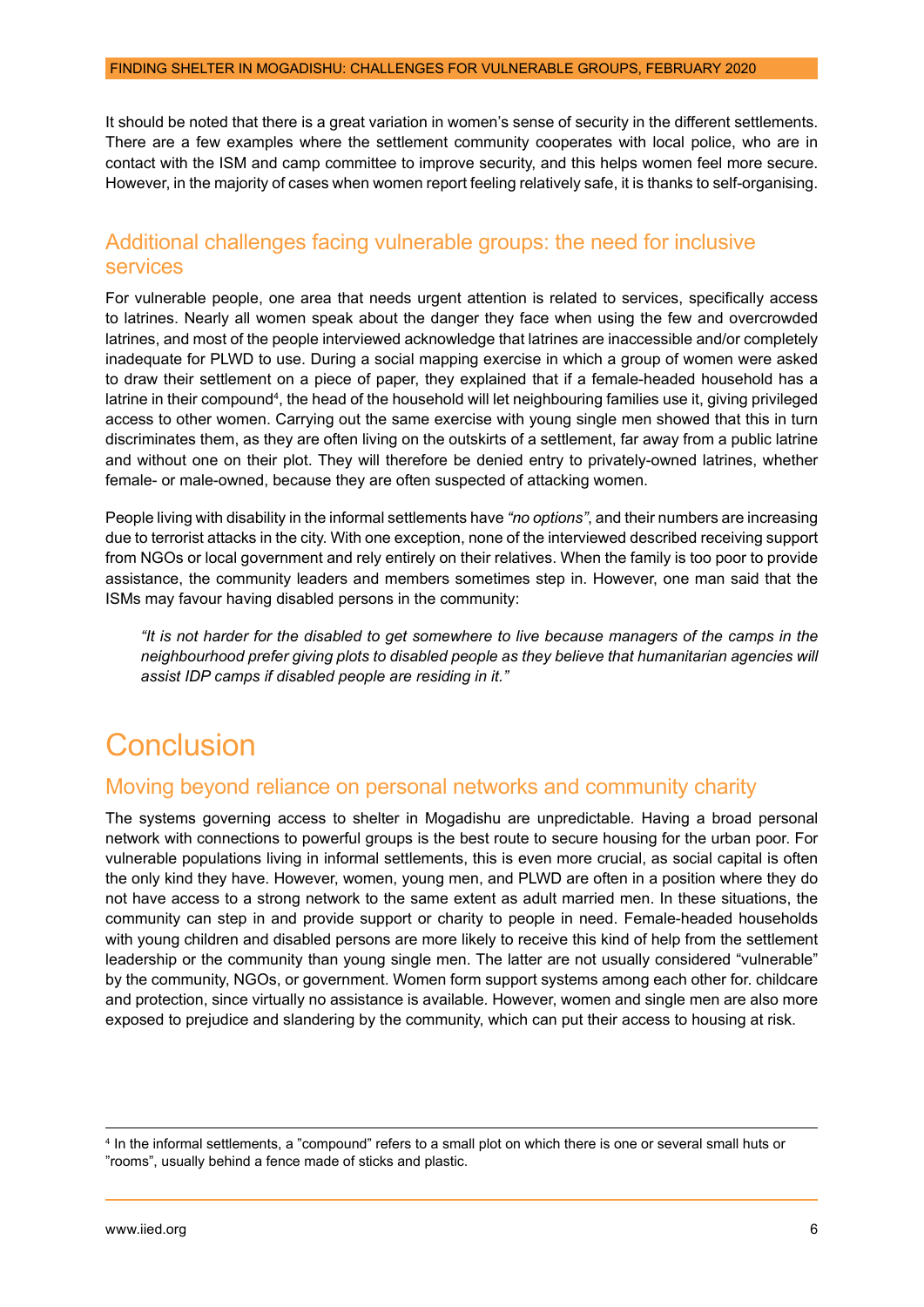<span id="page-8-0"></span>Efforts are underway to find durable solutions for the residents of Mogadishu's informal settlements<sup>5</sup>. At this stage, it is crucial for policymakers to include the perspectives of the settlements' most vulnerable groups, who often are not invited to the table to voice the particular challenges they face. NGOs and service providers should also strive to support a participatory process when assessing needs in the settlements, with attention being given to female-headed households, PLWD, and young single men.

To achieve the above, there are specific actions that both the government and the international community can take. The voices of the most vulnerable must reach the FGS through the BRA, which could lead a consultative process of data gathering among these groups to bring their issues and concerns to the forefront. This data will be valuable at the local level for the BRA to structure its durable solutions agenda around the needs of the most at-risk residents. This agenda could incorporate building inclusive shelter, making settlements safer, and potentially cooperating with innovative service providers to create adapted solutions for basic service provision. In addition, while developing Settlement Management Guidelines, the BRA should focus on creating a management system that is accountable to *everyone* residing in the informal settlements (e.g. through accountable and safe complaints mechanisms, inclusive settlement committees, etc.). For its part, the international community should commit to raising awareness about and funds for the improvement of living conditions for vulnerable populations in informal/IDP settlements.

## **References**

E. Bryld, C. Bonnet, C. Kamau and M. Mohamoud and," Accessing *land and shelter in Mogadishu: A city governed by an uneven mix of formal and informal practices*", IIED and Tana, January 2019

Bryld et al (2017) Engaging the Gatekeepers – Using Informal Governance Resources in Mogadishu, Tana Copenhagen.<https://tanacopenhagen.com/wp-content/uploads/2017/03/Gatekeeper-paper.pdf>

Bryld et al (2013) Gatekeepers in Mogadishu, The Somali Cash Consortium.

Bryld et al (2018) Shelter provision in East African Cities: Understanding Transformative Politics for Inclusive Cities – Mogadishu Working Paper, IIED, London.

Rift Valley Institute and Heritage Institute for Policy Studies (2017) Land Matters in Mogadishu: Settlement, ownership and displacement in a contested city.

Human Rights Watch (2013) Hostages of the Gatekeepers – abuses against the internally displaced in Mogadishu.

Special Group IDP Settlement. *Informal Settlement Manager Training Report.* Tana Copenhagen, May 2016.

<sup>5</sup> In January 2019, the Benadir Regional Administration (BRA) launched the IDP Policy, focused on making the settlements safer, providing better services, and reducing the risk of eviction by finding land on which the residents can settle. Furthermore, the BRA is currently developing Settlement Management Guidelines to make settlement management more transparent and accountable towards all settlement residents, including the most vulnerable.